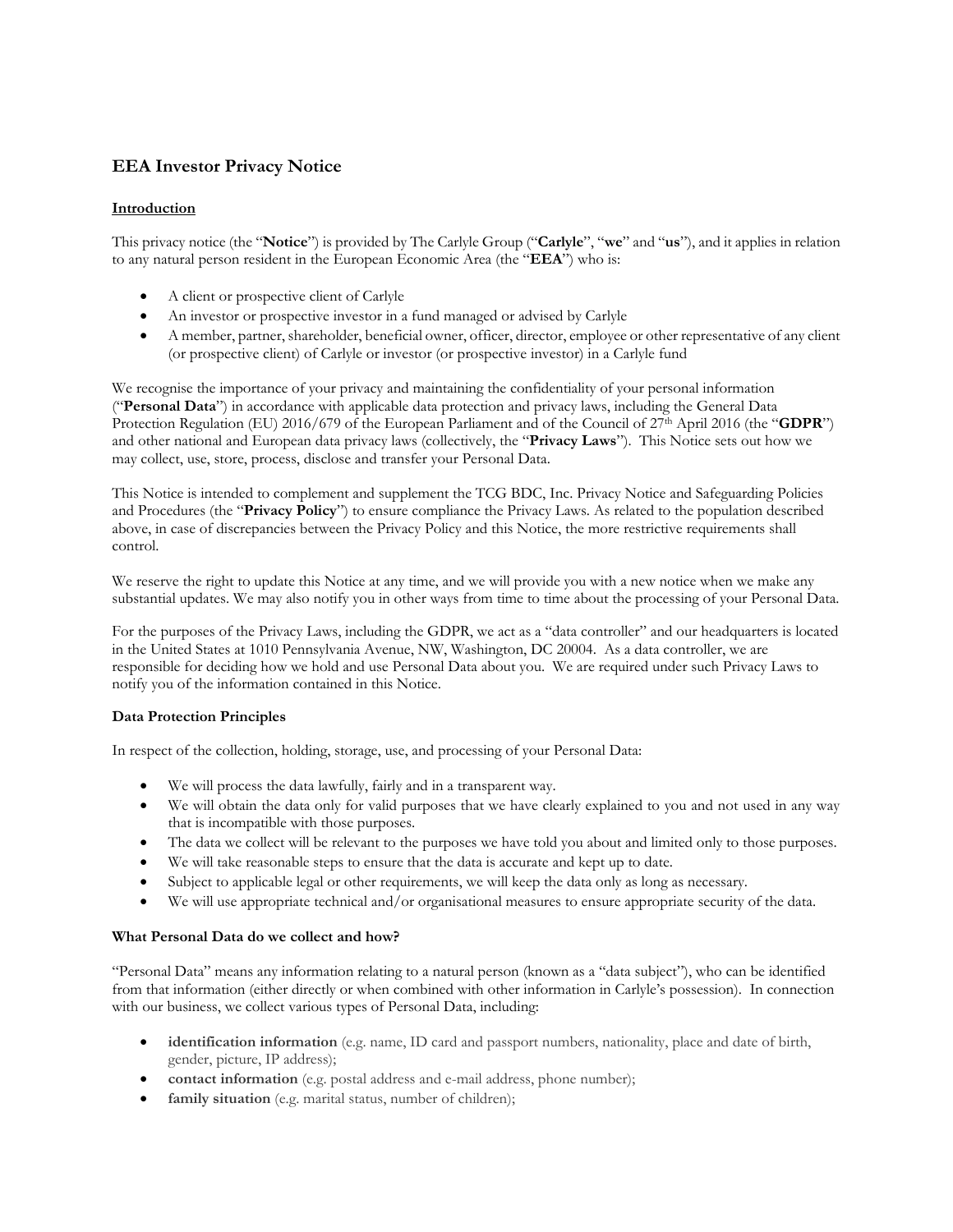- **tax status** (e.g. tax ID, tax residence);
- **education and employment information** (e.g. level of education, employment, employer's name, remuneration);
- **financial data** (e.g. bank account details, credit card number, money transfers including communications on bank transfers, assets, investor profile, credit history, debts and expenses);
- **other background data** (e.g. information on criminal history/unlawful conduct)

We also may collect special categories of Personal Data (as defined in the GDPR and including health, disability and religious or ethnicity information) where provided by you, with your consent, such as disability information or religious data for purposes required by you such as scheduling of meetings or access to Carlyle or its premises.

We collect this Personal Data in various ways, including:

- **•** Directly from the individual data subject (e.g. pursuant to a subscription agreement or by receipt of an email or other written correspondence or business card);
- **Indirectly from other sources** (e.g. from public records or from a counterparty in possession of the data).

### **How and on what basis do we use your Personal Data?**

Below, please find an overview of the specific purposes for which we use your Personal Data and the legal grounds on which we base such processing activities:

- To comply with legal or regulatory obligations, such as our obligations regarding know-your-client and antimoney laundering
- To perform a contract with you or to take steps at your request before entering into a contract, including to:
	- o provide you with information regarding Carlyle products or services
	- o assist you and answer your requests
	- o evaluate whether we can offer you a Carlyle product or service and under what conditions
	- To satisfy the legitimate interests of Carlyle (or a third party), such as to:
		- o create a client/investor account and to manage such account
		- o contact a client/investor for updates on matters regarding their investments
		- o carry out other activities related to client/investor and financial management and administration
		- o investigate, assess and advise on the feasibility of a prospect's objectives
		- o inform our clients/investors about Carlyle and our products and services
		- o invite persons to attend events and meetings (and keep record of attendees)
		- o perform analyses and statistics (on an aggregate basis) relating to the types of clients/investors we service
		- o ensure compliance with tax and other reporting requirements
		- o monitor and audit compliance of Carlyle with internal policies and procedures, legal obligations and to meet requirements and orders of regulatory authorities
		- o investigate and take appropriate action in the event of suspected financial irregularities (such as suspected fraud or offences)
		- o establish, exercise and defend a legal position, which includes the necessity to file and back up certain information as evidence that may be produced in judicial proceedings

#### **With whom do we share your personal data?**

Within Carlyle. We share your Personal Data among Carlyle entities for the purposes set forth above. Our group entities are restricted from sharing your Personal Data with other non-affiliates entities, except as described herein or otherwise permitted by the Privacy Laws or other applicable laws. The transfer of Personal Data from the UK/EEA to the Carlyle entities outside the EEA is governed by data transfer agreements which are in the form of the standard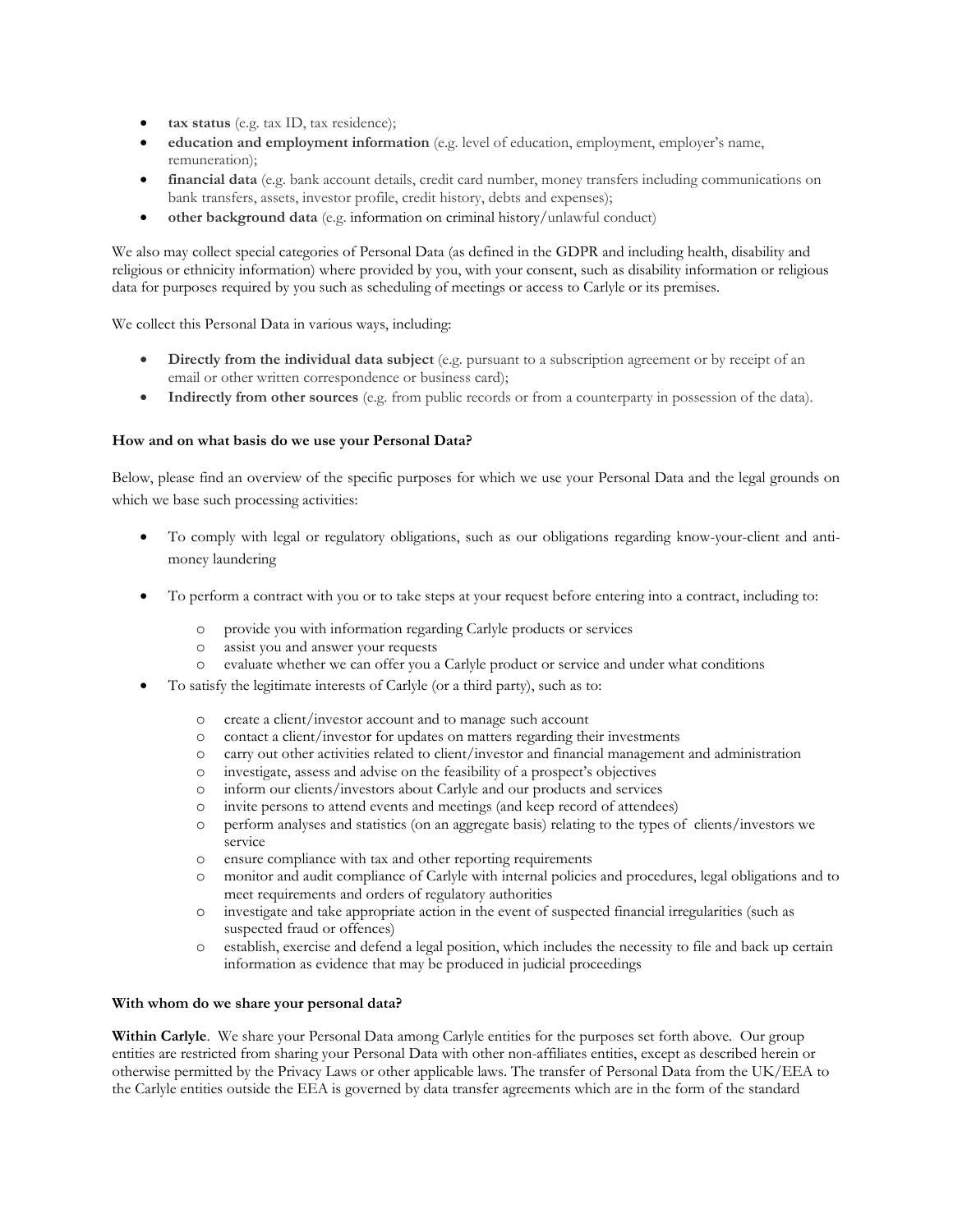contractual clauses approved by the European Commission (a copy of which can be obtained from us via the contact details below).

**Outside of Carlyle**. We share your Personal Data with non-affiliated third parties for the purposes set forth above. For example, as appropriate, we share your Personal Data with:

- **Service providers** (e.g. attorneys, auditors, accountants, tax advisers, administrators, custodians, depositaries, brokerage firms, event organizers or other agent, adviser or service provider of Carlyle). As is common in the industry, non-affiliated third-party companies may from time to time be used to provide certain services, such as administration services, tax compliance services, reporting, account statements and other information, organizing events, conducting research on client satisfaction and gathering shareholder proxies. These companies may have access to your Personal Data but generally are permitted to use the information solely to provide the specific service or as otherwise permitted by law.
- **Public entities and institutions** (e.g. financial authorities, such as the US Securities & Exchange Commission, the UK's Financial Conduct Authority, criminal prosecution authorities and law enforcement) either upon providing a legal or regulatory request or as part of our legislative or regulatory reporting requirements
- **Other counterparties** (e.g. including any vendor, any lender or any of their respective managers, general partners or investment advisers or administrators, or any of their respective agents or representatives or any affiliate of any of the foregoing)

With respect to such third parties, we generally will seek to enter into appropriate contractual arrangements, as applicable, to ensure lawful and fair processing of your Personal Data on our behalf.

Further, where your Personal Data is processed by third parties outside the EEA, we will ensure appropriate safeguards are in place to adequately protect it, as required by applicable law, including the execution of standard contractual clauses (referred to above) if the recipients are not located in a country with adequate data protection laws (as determined by the European Commission) or certified under the EU-US Privacy Shield framework.

#### **How do we protect your Personal Data?**

We take seriously the obligation to safeguard your Personal Data. Your Personal Data held by us will be kept confidential in accordance with applicable Carlyle policies and procedures. We will use all reasonable efforts to ensure that all Personal Data is kept secure and safe from any loss or unauthorised disclosure or use. All reasonable efforts are made to ensure that any Personal Data held by us are stored in a secure and safe place, and accessed only by our authorised employees and transferees.

Further, we seek to ensure that we keep your Personal Data accurate and up to date. However, you are responsible for and we kindly request that you inform us of any changes to your Personal Data (such as a change in your contact details).

#### **How long do we keep your Personal Data?**

In general, we will process and store your Personal Data for at least as long as it is necessary in order to fulfil our contractual, regulatory and statutory obligations. Subject to those qualifications, our goal is to keep such data for no longer than necessary in relation to the purposes for which we collect and use the Personal Data (we refer to the purposes as set forth above). Carlyle will retain your Personal Data in accordance with our Books & Records Policy. If you have any specific question in this respect, please feel free to contact us.

#### **What are your rights with respect to your Personal Data?**

Under the Privacy Laws, in certain circumstances, a data subject has certain individual rights with respect to the Personal Data that we hold about them. In particular, you may have the right to: